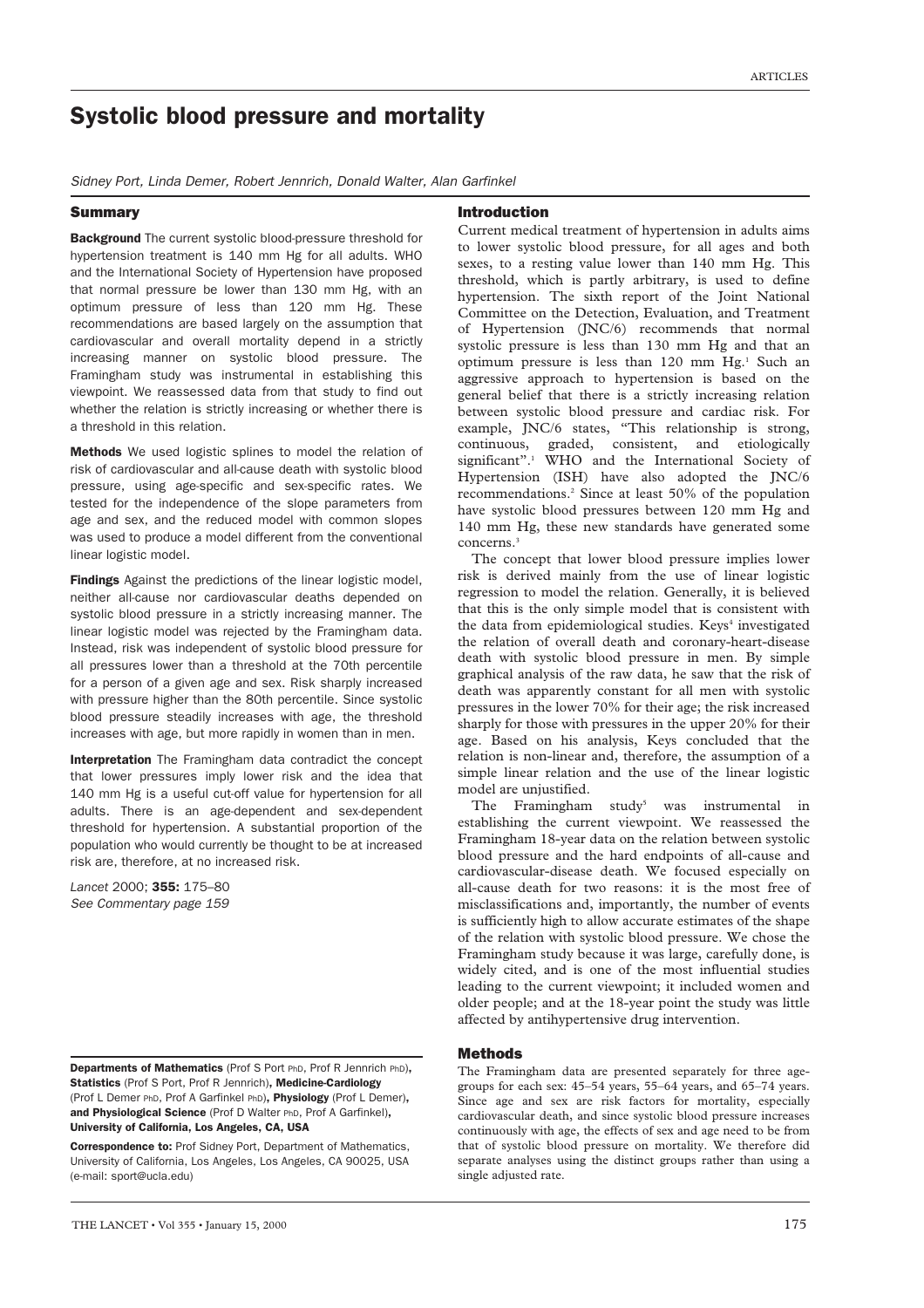| Percentage group | Men                                |                                    |                                    | Women                              |                                    |                                    |
|------------------|------------------------------------|------------------------------------|------------------------------------|------------------------------------|------------------------------------|------------------------------------|
|                  | Pressure (mm Hg)<br>at 45-54 years | Pressure (mm Hg)<br>at 55-64 years | Pressure (mm Hg)<br>at 65-74 years | Pressure (mm Hg)<br>at 45-54 years | Pressure (mm Hg)<br>at 55-64 years | Pressure (mm Hg)<br>at 65-74 years |
| 10%              | 111                                | 112                                | 119                                | 110                                | 116                                | 123                                |
| 20%              | 117                                | 120                                | 127                                | 116                                | 124                                | 130                                |
| 30%              | 122                                | 126                                | 133                                | 121                                | 131                                | 140                                |
| 40%              | 127                                | 131                                | 139                                | 126                                | 137                                | 147                                |
| 50%              | 131                                | 136                                | 146                                | 131                                | 142                                | 153                                |
| 60%              | 136                                | 142                                | 152                                | 136                                | 151                                | 160                                |
| 70%              | 141                                | 148                                | 159                                | 142                                | 158                                | 167                                |
| 80%              | 148                                | 158                                | 169                                | 151                                | 168                                | 177                                |
| 90%              | 159                                | 173                                | 184                                | 165                                | 183                                | 190                                |

Table 1: Decile values for statistic blood pressure by age group and sex

Keys' results<sup>4</sup> suggest that mortality remains constant to at least the 70th percentile of systolic pressure for a man of a given age and rises for pressures higher than the 80th percentile. We first used Keys' heuristic graphical procedure to see if this hypothesis applied to the Framingham data. For each age-group of men, mortality risk was determined for each of the ten decile classes (table 1) and then these risks were pooled by decile class to give an overall picture of the relation of risk of death as a function of systolic pressure.

The first step in the formal statistical analysis was to find out whether there was a linear logistic relation between death rate and systolic blood pressure to the 70th percentile. This was done in two ways. First, we fitted separate linear logistic curves to death rates to the 70th percentile pressure for each group and tested to see if these slopes are all zero. Second, we fitted linear logistic curves having a common slope to the six groups and tested to see if that slope is zero.

We used logistic splines to model the relation between death and systolic blood pressure and to find out whether the linear logistic model is valid. A logistic-spline curve consists of two logistic curves (a left and a right) joined continuously at a point called the knot. Such a curve has four parameters: an intercept term, a left slope, a right slope, and the knot. In all our models, the knot was specified in advance and was therefore not an unknown parameter. There are two special cases of the logisticspline curve of particular interest. The horizontal logistic-spline curve is the special case when the left slope is constrained to be zero; the ordinary linear logistic curve is the special case when the left and right slopes are the same. The logistic-spline model consisted of six logistic-spline curves, one for each of the six groups. The horizontal logistic-spline model was the sub-model in which the six logistic splines were horizontal logistic splines, and the linear logistic model was the sub-model in which the logistic splines were linear logistic curves. The linear logistic model and the horizontal-spline model had the same number of unknown parameters and were, therefore, equally simple models.



Figure 1: Framingham age-adiusted rates for men aged 45-74 years related to systolic blood pressure

Smoothed rates obtained by linear logistic regression. Marked points are computations reported in Framingham study. Note the suggestion of a strictly increasing relation.

The reduced logistic-spline model was the logistic-spline model constrained to have a common left slope and a common right slope. The reduced horizontal-spline model was the horizontalspline model with all the left slopes as zero and the reduced logistic model was the logistic model with the six curves constrained to have a common slope.

Keys' results suggest that the threshold is between the 70th and 80th percentiles of systolic blood pressure. In all our models, the knot was chosen to be the 70th percentile for each group. This produced a model that was as close as possible to the linear logistic model and that still allowed for flatness in the early part of the relation. We first fitted the logistic-spline model and tested to see if all the left slopes were the same and if all the right slopes were the same. We then fitted the reduced logistic-spline model and used the estimates of the left and right slopes to find out whether they were significantly different and to see if the left slope was significantly different from zero. To show that the linear logistic model does not hold, it is sufficient to show that there is some choice of the knot in the reduced logistic-spline model such that the left and right slopes are significantly different. Finally, as an alternative to the linear logistic model, we fitted the reduced horizontal-spline model with knot at the 70th percentile for each group.

Details of the statistical analyses are available from the authors.

### Results

One of the most widely cited of the Framingham results is their age-adjusted and sex-adjusted death rate as a function of systolic blood pressure (figure 1), which suggests a "continuous graded" relation. However, their adjusted rate is not determined by one of the usual methods. Instead, it is a smoothed rate produced by use of linear logistic regression. For comparison, figure 2 shows the direct age-adjusted rate. Framingham's method necessarily removes any flatness in the data. Their finding of a strictly increasing relation may, therefore, be simply an artefact of the linear logistic model.



Figure 2: Actual age-adjusted rates for men aged 45–74 years related to systolic blood pressure

Based on age-specific rates in Framingham study. The direct age-adjusted rate is the sum of the lower two curves.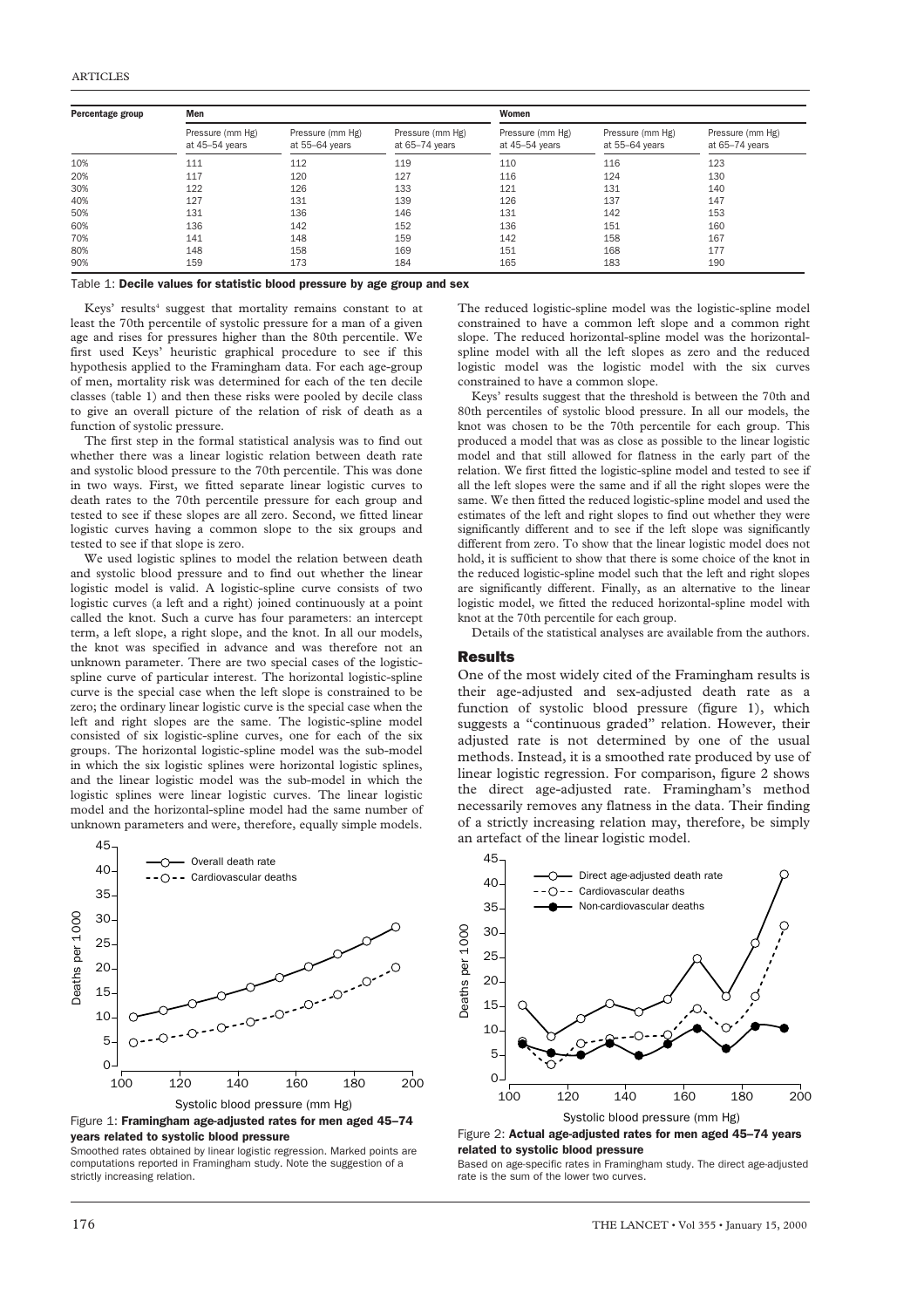Analysis of the pooled data for men strongly suggested that the risk of death was independent of percentile of systolic pressure up to at least the 70th percentile. Risk sharply increased after the 80th percentile (figure 3). Therefore, the Framingham data for men agree with Keys' findings. For this purpose we used the age-specific distributions of systolic blood pressure from the Framingham cohort, which agreed closely with those from the National Health Survey.<sup>6</sup>

Tests for trend to the 70th percentile pressure showed there was none ( $p=0.77$  for separate slopes and  $p=0.69$ for common slopes). The simultaneous test for equality of all left slopes and equality of all right slopes showed that there is no reason to doubt these assumptions  $(p=0.84)$ . In the reduced model, estimates of the left and right slopes together with their SE showed that there was a significant difference between them  $(p=0.001)$ , with the right slope being 10·8 times larger than the left slope. This finding shows that the linear logistic model is rejected by the Framingham data. The left slope in the reduced model was not significantly different from zero  $(p=0.49)$ and, therefore, there was no evidence against the reduced horizontal-spline model.

Our alternate model for the relation between death and systolic blood pressure was the reduced horizontal logistic-spline model, with thresholds at the 70th percentile pressure for each of the six groups. Risk of death had the same dependence on percentile of pressure in each of the six groups—namely, risks are constant to 70th percentile and then rise. However, since the 70th percentile pressure was dependent on age and sex when we look at the relation directly in terms of systolic



Figure 3: Overall risk by percentile Pooled death rates by percentile class for men aged 45–74 years.



pressure, the constant portion extended further to the right with increasing age (figure 4). As judged by the goodness-of-fit test, the model gave an excellent fit to the data ( $p=0.47$ ). The model is robust for location of the knot, since a small change (about 5 mm Hg) in its location produced only a small change in the accuracy of the fit. A comparison of the reduced horizontal spline model with the reduced linear logistic model showed that the latter model greatly overestimated the risk for more than 70% of the population (figures 5 and 6).

The horizontal spline model had a common slope for the six groups. A test of the accuracy of the model is to estimate this slope with data only from the women and use this estimate to predict the rate in men or the other way around. These predictions were accurate. The predicted death rates for each sex were essentially as good as the fitted rates.

The same analysis of death due to cardiovascular disease also showed that the reduced linear logistic model was rejected and the horizontal logistic spline model represented the relation accurately.

### **Discussion**

Contrary to widely cited interpretations, reanalysis of the Framingham 18-year data showed that the relation between systolic blood pressure and all-cause and cardiovascular mortality is not strictly increasing. The linear logistic model used to generate that relation was rejected by the Framingham data. Instead, risk is unrelated to systolic pressure to at least the 70th percentile for each age and sex, and sharply increases with blood pressure higher than the 80th percentile. Our new (reduced horizontal-logistic spline) model represents this behaviour by putting a threshold at the 70th percentile, with risks constant for pressures lower than this threshold, then increasing logistically for pressures higher than the threshold (figure 4). Since systolic blood pressure steadily increases with age, but at different rates in men and women, the threshold is age and sex dependent.

The model is not critically dependent on the precise location of the threshold, which can be moved about 5 mm Hg to the right or left with little effect on the accuracy of the model. This latitude allows rules of thumb for the threshold for a person of a given age and sex: threshold= $110+(2/3)(age)$  for men and threshold=  $104+(5/6)(\text{age})$  for women.



Curves are for age-group 55–64 years. Shaded area represents individuals (about 30% of this population) may not require treatment.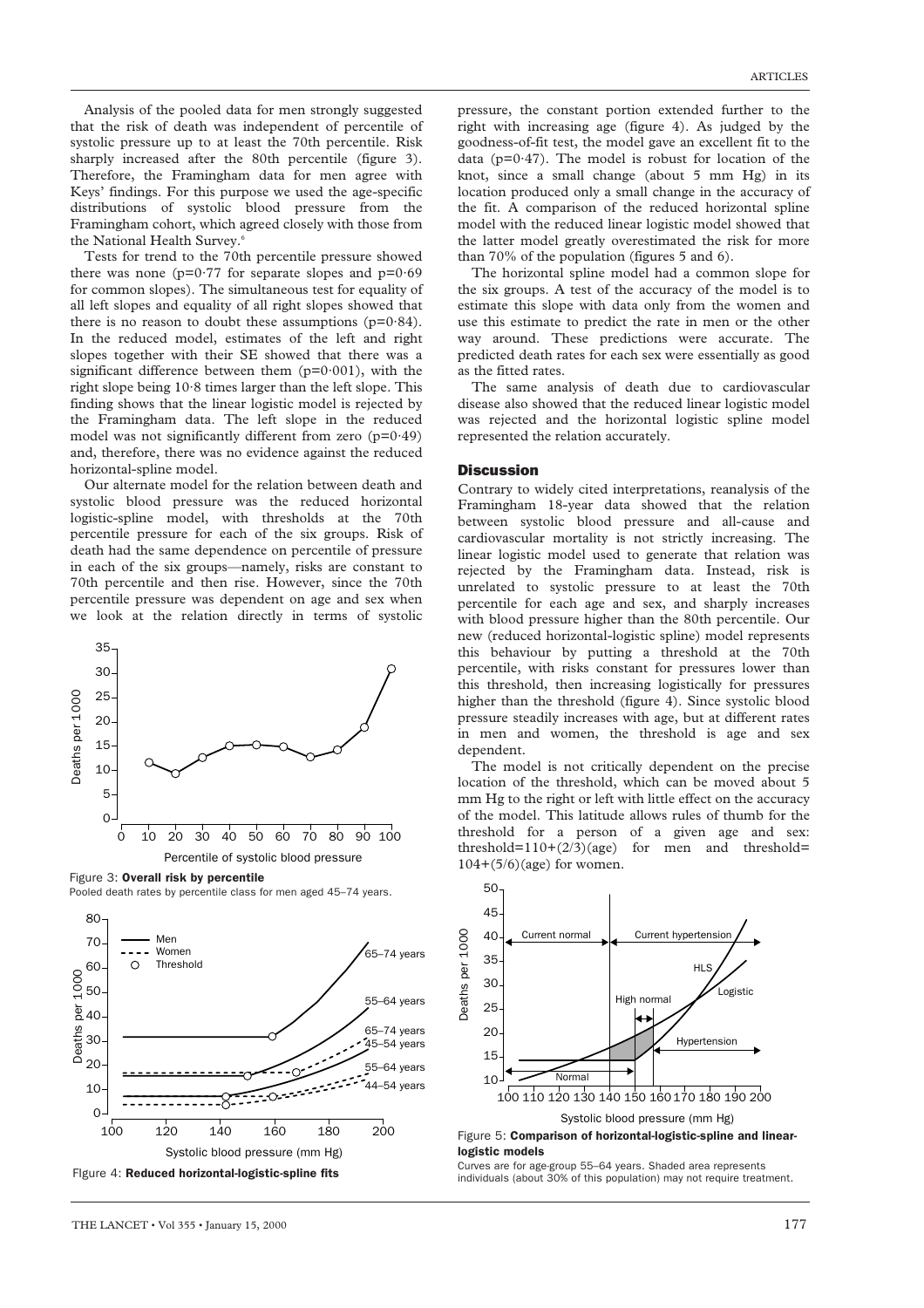



Our new model shows that there is an age-dependent and sex-dependent background risk of death that is independent of systolic blood pressure. Systolic pressure increases risk to higher than these background levels, but only for pressures that exceed a sex-dependent threshold, which advances with age. The rules of thumb show: an older person can have a higher systolic pressure than a younger person with no increased risk; a woman of a specified age older than 36 years can have a higher systolic pressure than can a man of the same age, with no increased risk. The increase in the odds ratio of death, for a specified increase in systolic blood pressure higher than the threshold, is the same for all ages and both sexes.

Clearly, the new model shows that the current cut-off value of 140 mm Hg for systolic hypertension for all

adults is unjustified, since the value should be age and sex dependent. Indeed, even from the traditional viewpoint, this threshold for hypertension has been criticised for ignoring age dependence.<sup>7</sup> More importantly, the current viewpoint, based on the linear logistic model, denies even the concept of a normal systolic pressure, because in that model, risk necessarily increases smoothly with pressure. It takes the 140 mm Hg cut-off value to be essentially arbitrary (and perhaps too high $1,2$ ) with no real intrinsic justification.

By contrast, our new model suggests that there are natural cut-off values for hypertension, and that there is real meaning to normal compared with raised systolic blood pressure. One possible cut-off point is the threshold pressure. This may, however, be too conservative. The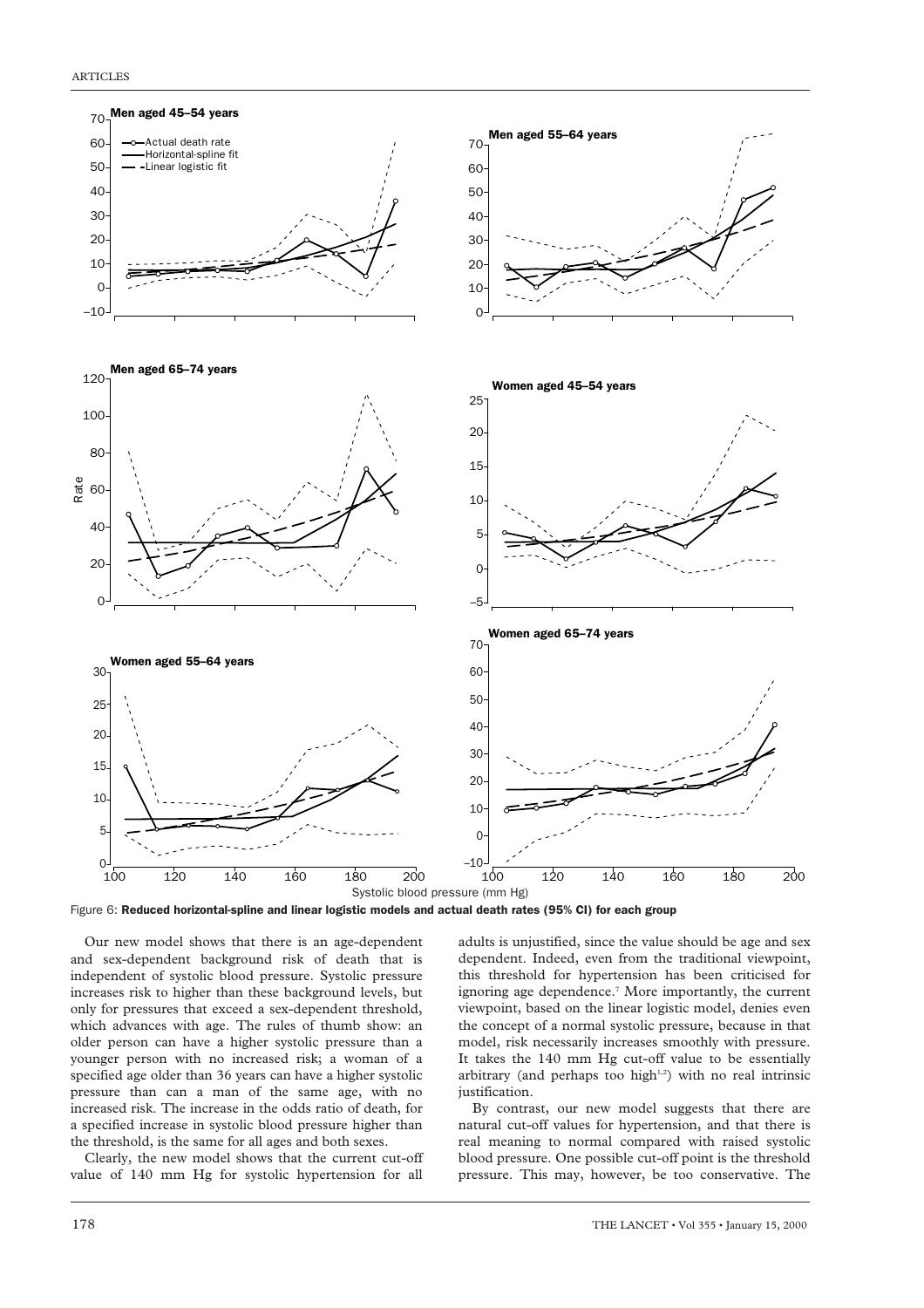| Category     | Increase above background | Range                                                  |
|--------------|---------------------------|--------------------------------------------------------|
| Normal       | None                      | Systolic pressure <70th percentile                     |
| High normal  | Slight                    | Systolic pressure between 70th<br>and 80th percentiles |
| Hypertension | Rapidly increasing        | Systolic pressure <80th percentile                     |

Table 2: Risk classification by systolic blood pressure

sharp change at the threshold is an artefact of the model. We know that risk is constant to at least the 70th percentile of systolic blood pressure and increases beyond the 80th. What really happens between the 70th and 80th percentile is that risk begins to increase to higher than background levels, but at an indeterminate point. The constancy could extend up to the 80th percentile. Hence, risk may not exceed background levels until the 80th percentile. Therefore, if the hypertension cut-off point is taken to be the point at which intervention is advisable, use of the 80th percentile seems warranted. Since the 80th percentile is about 10 mm Hg higher than the 70th, the previous rules of thumb show that the cut-off value for hypertension should be 120+(2/3)(age) for men and 114 (5/6)(age) for women. Our model suggests a new classification for risk by systolic pressure (table 2).

Comparison of the conventional linear logistic model with our new model (figure 3) shows that the linear logistic model underestimates the risk in the lower blood pressure range (<130 mm Hg) and in the higher blood pressure range (>170 mm Hg). More seriously, however, that model substantially overestimates the risks in the mid-range of pressures (about 130–170 mm Hg). Most individuals have pressures in that mid-range, and the current clinical guideline of 140 mm Hg lies towards its lower end. Consequently, a substantial number of people who have no increased risk may receive treatment, especially the elderly. By actual numbers, the percentage of men who have systolic blood pressure between 140 mm Hg and the 70th percentile pressure is 2% at age 45–54 years, 20% at age 55–64 years, and 22% at age 65–74 years. For women these percentages are 3%, 24%, and 40%, respectively. An additional 10% fall between 140 mm Hg and the 80th percentile pressure.

There is a widespread misconception that clinical intervention trials have shown that systolic blood pressure reduction confers benefit for mortality and cardiovascular disease, even for systolic blood pressure higher than 140 mm Hg but lower than the risk threshold (70th percentile) we identified. However, a review of the trial results shows that they support, rather than conflict with, our analysis.

First, despite the popular belief to the contrary, no prospective, randomised, placebo-controlled clinical trial shows significant survival benefit for people starting with systolic blood pressures between 140 mm Hg and 160 mm Hg, where we identified the risk thresholds. Second, most trials relating blood pressure to mortality are based on diastolic, not systolic pressure. Third, many clinical trials draw conclusions and make recommendations about the lower range of systolic blood pressures based on extrapolation requiring the incorrect assumption that the linear logistic model is valid. Last, most of the clinical trials combine all participants with systolic blood pressure higher than 140 mm Hg, which includes people with pressures lower than and higher than the 70th percentile risk threshold. Thus, any benefit from decreasing systolic blood pressure for the group could be attributable to people whose pressures started above the risk threshold, who are expected to benefit.

Perhaps the most frequently cited trial on the relation of systolic pressure to mortality is the Systolic Hypertension in the Elderly Program (SHEP),<sup>8,9</sup> which focused on systolic blood pressures higher than 160 mm Hg in people older than 60 years. Since the goal in that study was to decrease systolic blood pressure to lower than 160 mm Hg, it sheds no light on the linearity of the relation or of benefit for those below the threshold for risk.

Most importantly, whenever a treatment is used to treat a surrogate endpoint (such as systolic blood pressure) for a target outcome (such as mortality), and the drug affects other parameters, confounding can occur. The possibility that the treatment acts directly on the target must be excluded, with the effect on the surrogate being an irrelevant side-effect. Antihypertensive agents have potent effects on the cardiovascular system, which could explain any benefit derived from the drug, independent of the effect on blood pressure.

One way to disentangle the confounding is to assess whether antihypertensive agents that have similar effects on systolic blood pressure have the same or different effects on outcomes. For example, Psaty and colleagues<sup>10</sup> have shown that low-dose diuretics, high-dose diuretics, and  $\beta$ -blockers all lower blood pressure by about the same amount, but effects on outcome differed significantly. Another way to disentangle the confounding is to assess whether drug action benefits survival independently of systolic blood pressure. Borghi and Ambrosioni<sup>11</sup> reported a protective role for inhibitors of angiotensin-converting enzyme, even in hypertensive diabetic patients. They noted that such agents can significantly decrease the occurrence of major cardiovascular events (coronary heart disease and stroke) largely independent of blood pressure control, an effect not seen with the use of calcium antagonists. The beneficial effects of  $\beta$ -blockers, independent of blood pressure, include protective effects against arrhythmias, ischaemia, and atherosclerosis. Many other studies show that antihypertensive agents favourably affect many cardiovascular parameters, including survival, but that their effects on systolic blood pressure may be of no consequence.

Our results do not diminish the importance of antihypertensive treatment. These drugs can clearly lower various risks. Our results do, however, show that treatment based solely on systolic blood pressure exceeding 140 mm Hg is not justified.

#### *Contributors*

Sidney Port, Linda Demer, Robert Jennrich, Donald Walter, and Alan Garfinkel all analysed the data, interpreted the results, and contributed to the writing of the paper.

#### *Acknowledgment*

We thank Gregg Fonarow for useful discussions on the clinical trials. This work was supported in part by NIH grants PO1 30568 and P50 HL52319.

#### References

- Sixth report of the Joint National Committee on Prevention, Detection, Evaluation, and Treatment of High Blood Pressure. *Arch Intern Med* 1997; **157:** 2413–46.
- 2 Guidelines Subcomittee. 1999 World Health Organization— International Society of Hypertension Guidelines for the Management of Hypertension. *J Hypertens* 1999; **17:** 151–83.
- 3 O'Brien E, Staessen J. What is hypertension? *Lancet* 1999; **353:** 1541–42.
- 4 Keys AB. Seven countries: a multivariate analysis of death and coronary heart disease. Cambridge, MA: Harvard University Press; 1980: 381.